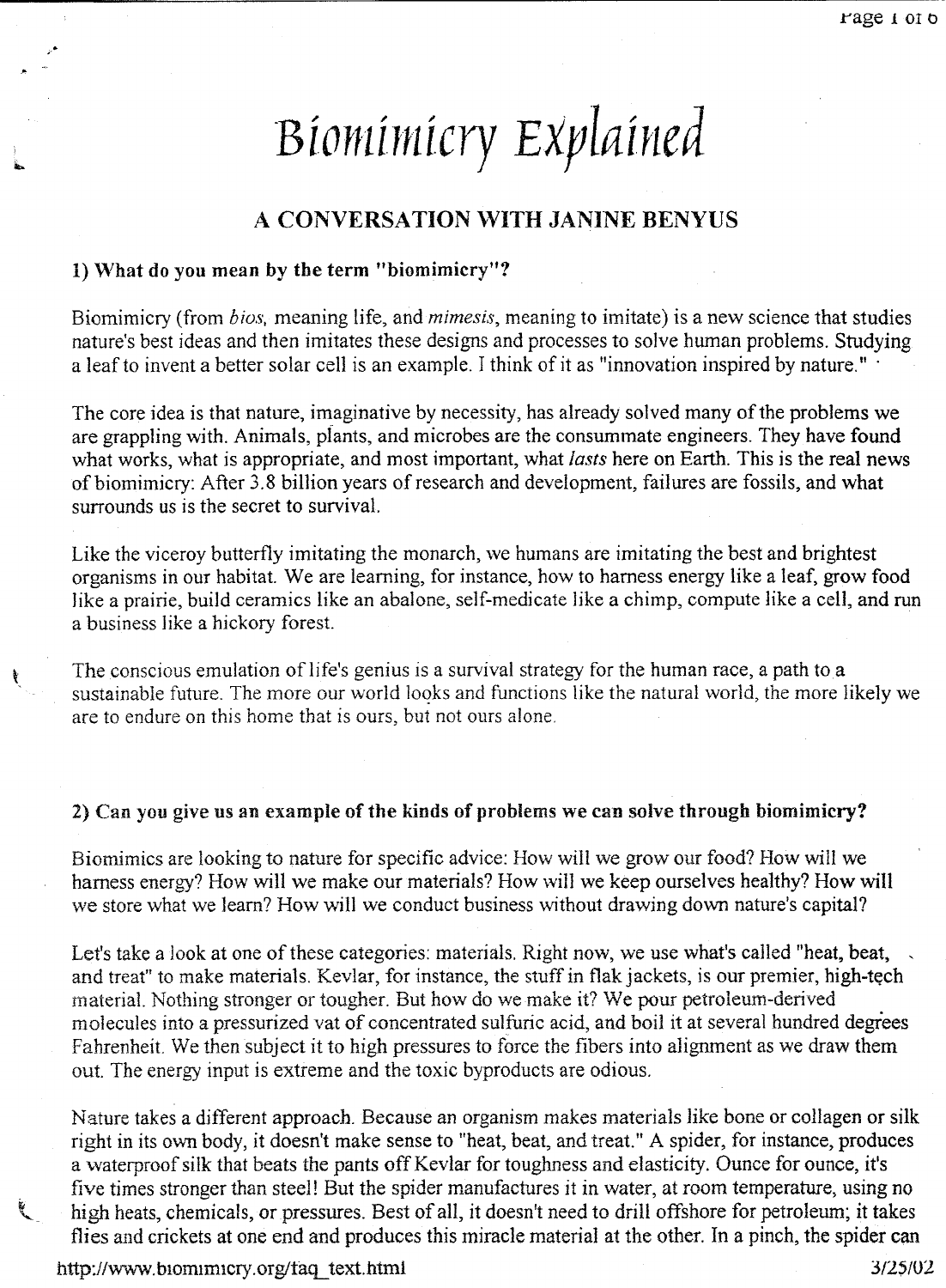even eat part of its old web to make a new one.

Imagine what this kind of a processing strategy would do for our fiber industry! Renewable raw materials, great fibers, and negligible energy and waste. We obviously have a lot to learn from an organism that has been making silk for some 380 million years.

The truth is, organisms have managed to do everything we want to do, without guzzling fossil fuels, polluting the planet, or mortgaging their future. What better models could there be?

#### 3) Your book expresses a sense of urgency. \Vhy is **it** crucial to explore biomimicry now?

We humans are at a turning point in our evolution. Though we began as a small population in a very large world, we have expanded in number and territory until we are now bursting the seams of that world. There are too many of us, and our habits are unsustainable.

Having reached the limits of nature's tolerance, we are finally shopping for answers to the question: "How can we live on this home planet without destroying it?"

Just as we are beginning to recognize all there is to learn from the natural world, our models are starting to blink out-not just a few scattered organisms, but entire ecosystems. A new survey by the National Biological Service found that one-half of all native ecosystems in the United States are degraded to the point of endangerment. That makes biomimicry more than just a new way of viewing and valuing nature. It's also a race to the rescue.

4) Biomimicry seems to make so much sense. Why didn't we think of it years ago?.

Well, actually, biomimicry as an approach to innovation is not new. Indigenous peoples relied heavily on the lessons and examples of the organisms around them. Alaskan hunters still stalk seals in exactly the same way that polar bears do, for instance. Many early Western inventions, such as the airplane and the telephone, also took their inspiration directly from nature.

What I do see is biomimicry cropping up *again* after a long hiatus of hubris brought on in part by the "better living through chemistry" era.

As we learned to synthesize what we needed from petrochemicals, we began to believe we didn't need nature, and that our ways were superior. Now, with the advent of genetic engineering, some of us have come to fancy ourselves as gods, riding a juggernaut of technology that will grant us independence from the natural world.

The rest of us, of course, are finding it hard to ignore the emergency sirens wailing all around us. Here at the end of the twentieth century, environmental reality is setting in, *pushing* us to find saner and more sustainable ways to live on Earth. Equally important is what is *pulling* us towards biomimicry-that is, our deepening knowledge of how the natural world works.

Biological knowledge is doubling every five years, growing like a pointillist painting toward a http://www.biomimicry.org/faq\_text.html *3/25/02 3/25/02*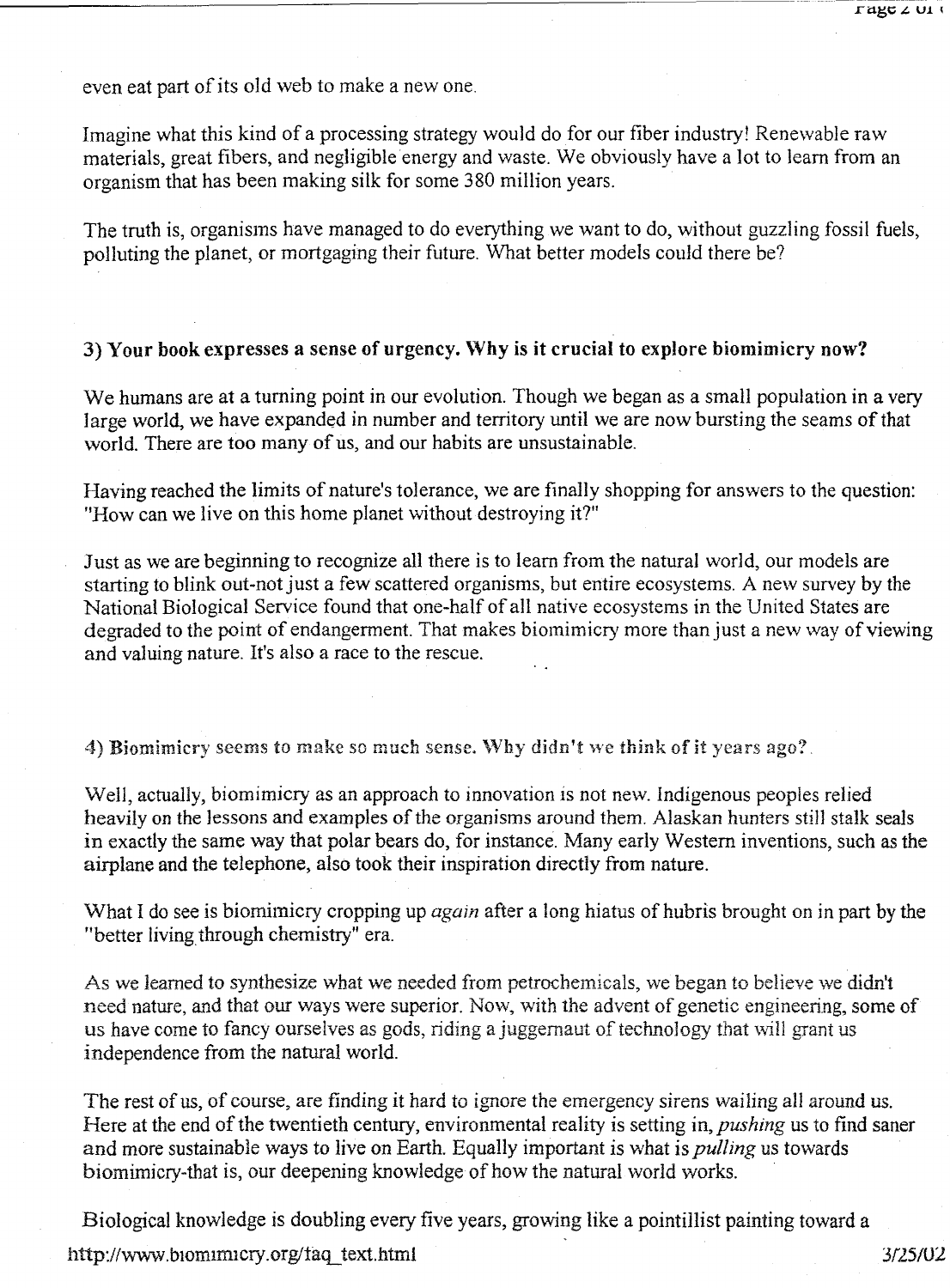recognizable whole. For the first time in history, we have the instruments-the scopes and satellites-to feel the shiver of a neuron in thought or watch in color as a star is born. When we combine this intensified gaze with the sheer amount of scientific knowledge coming into focus, we suddenly have the *capacity* to mimic nature like never before.

5) One of the more radical ideas put forth pertains to a new form of agriculture that models itself on plant communities that are indigenous to the ecosystem. How realistic is this? And is this really new?

Natural systems agriculture looks at a landscape and says "What grows here naturally?" In the midwest, it's the prairie. For 5000 years, the prairie has done a great job of holding the soil, resisting pests and weeds, and sponsoring its own fertility, all without our help. The secret of the prairie is that it is composed of perennial planfs growing in polycultures (many species in the same field).

Unfortunately, we can't eat a prairie. Over the last 100 years, we have plowed up the prairie and replaced it with our own agriculture, based on annual plants grown in monocultures (one species for miles). Unlike the prairie's perennial polycultures, these annual monocultures do need our help.

Using annuals means we have to plow each year, which leads to soil erosion. To make up for poorer soil, we pour on tons of chemical fertilizers. To protect our all-you~can-eat monocultures from pests, we heap on oil-based pesticides. It works out to about 10 kilocalories of petroleum to produce one kilocalorie of food.

The way to get off this "treadmill of vigilance", says Wes Jackson of the Land Institute, is to breed perennial crops that we can eat and grow them in a prairie-like polyculture. Jackson's edible prairie would not merely be new; it would be the polar opposite of what we have now. The plants would overwinter, so we wouldn't need to plow and plant every year, or worry about soil erosion. We wouldn't need to add synthetic fertilizers because nitrogen-fixing plants would be in the mix. We wouldn't need to spray biocides because the presence of lots of different plant species would slow down pest outbreaks...

What we would have, instead of an extractive agriculture that mimics industry, is a self-renewing agriculture that mimics nature.

Though radical, tbis idea of breeding a prairie you can eat is quite realistic, when you consider that most of our crops were bred from perennial wild relatives. Over ten thousand years, we turned them into annuals and narrowed their genetic pools. So now we are looking to widen those genetic pools and breed perennial traits back into edible grains.

Right now, natural systems agriculture is at the Kitty Hawk stage-the researchers have proven the agricultural equivalent of drag and lift. Working alone, they will need 25-50 years of wind tunnel tests before domestic prairies can be planted in the Breadbasket. If they get support, the shift could come a lot sooner. It depends on what kind of research we as a society choose to fund. As Chuck Hassebrook of the Rural Affairs Center points out, research is a form of social planning.

L

**.......• 0- - -...-**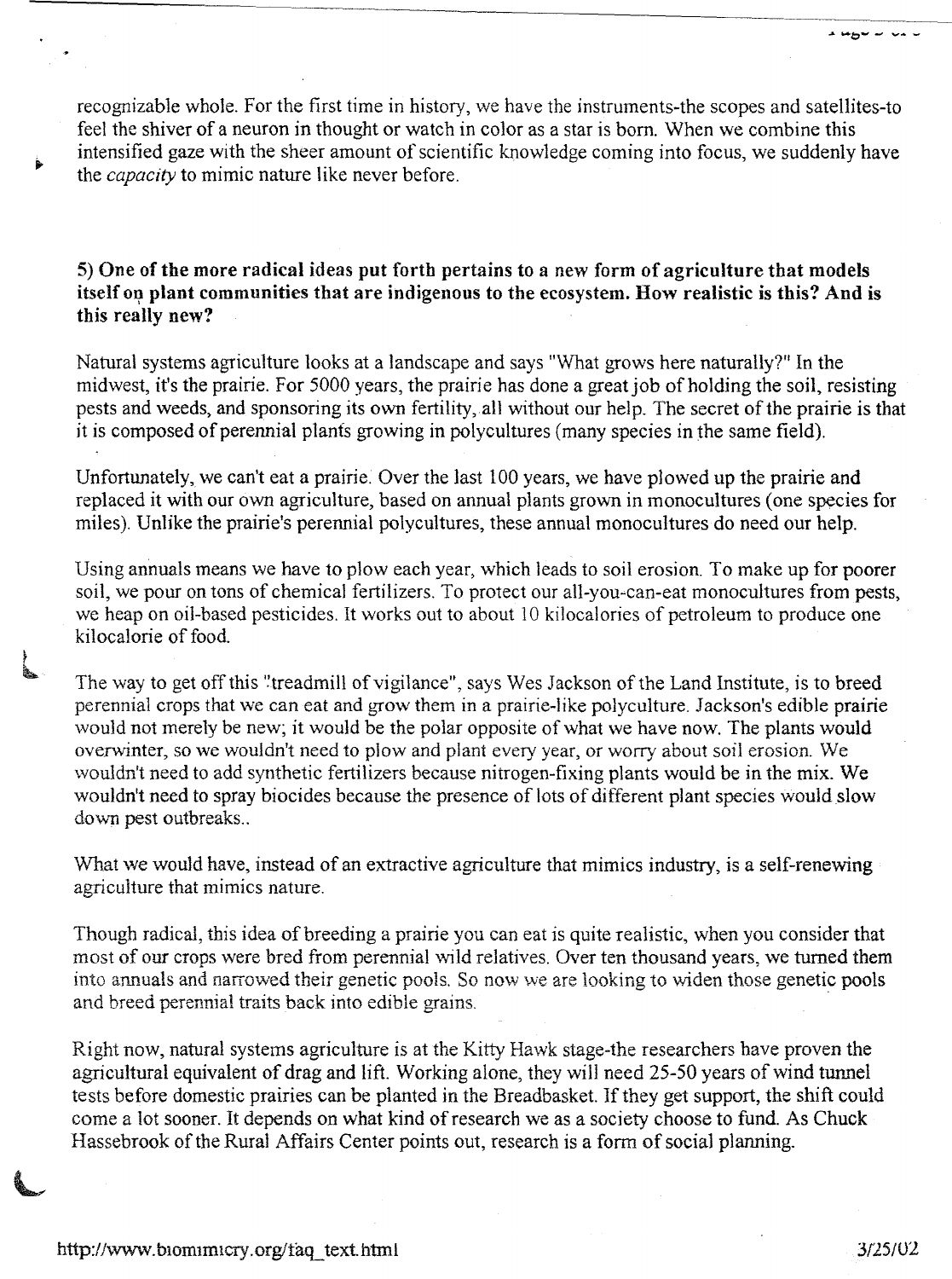### 6) What will prevent humans from, as you say, "stealing nature's thunder and using it in the ongoing campaign against life?"

That's a good question, because any technology, even if it's a technology inspired by nature, can be used for good or bad. The airplane, for instance, was inspired by bird flight; a mere eleven years after we invented it, we were bombing people with it.

As author Bill McKibben says, our tools are always employed in the service of an ideology. Our ideology-the story we tell ourselves about who we are in the universe- has to change if we are to treat the living Earth with respect.

Right now we tell ourselves that the Earth was put here for our use. That we are at the top of the pyramid when it comes to Earthlings. But of course this is a myth. We've had a run of spectacular luck, but we are not necessarily the best survivors over the long haul. We are not immune to the laws of natural selection, and if we overshoot the carrying capacity of the Earth, we \\'111 pay the consequences.

Practicing ethical biomimicry will require a change of heart. We will have to climb down from our pedestal and begin to see ourselves as simply a species among species, as one vote in a parliament of 30 million. When we accept this fact, we start to realize that what is good for the living Earth is good for us as well.

If we agree to follow this ethical path, the question becomes: how do we judge the "rightness" of our innovations? How do we make sure that they are life-promoting? Here, too, Ithink biomimicry can help. The best way to scrutinize our innovations is to compare them to what has come before. Does this strategy or design have a precedence in nature? Has something like it been time-tested long enough to wear a seal of approval?

If we use what nature has done as a filter, we stop ourselves from, for instance, transferring genes from one class of organism to another. We wouldn't put mammalian growth genes into a potato plant, for instance. Biomimicry says: if it can't be found in nature, there is probably a good reason for its absence. It may have been tried, and long ago edited out of the population. Natural selection is wisdom in action.

## 7) When you refer to business, you talk about the need to "shift our niche." What do you mean by that?

A "niche" is a profession in the ecosystem. Right now, we humans are filling a pioneering niche. We are acting like the weeds in a newly turned farmer's field. These weeds move into a sun-filled space and use nutrients and water as quickly as they can, turning them into plant bodies and plenty of seeds. They are annuals; they don't bother to put down winter roots or recycle because their moment in the sun is short. Within a few years, they'll be shaded out by the more efficient, long-lasting perennial bushes and shrubs. That's why they produce so many seeds; they're always on to the next sun-drenched horn of plenty.

Back before our world was full, and we always had somewhere else to go, this colonizing "Type I"

#### http://www.biomimicry.org/taq text.html

3/25/02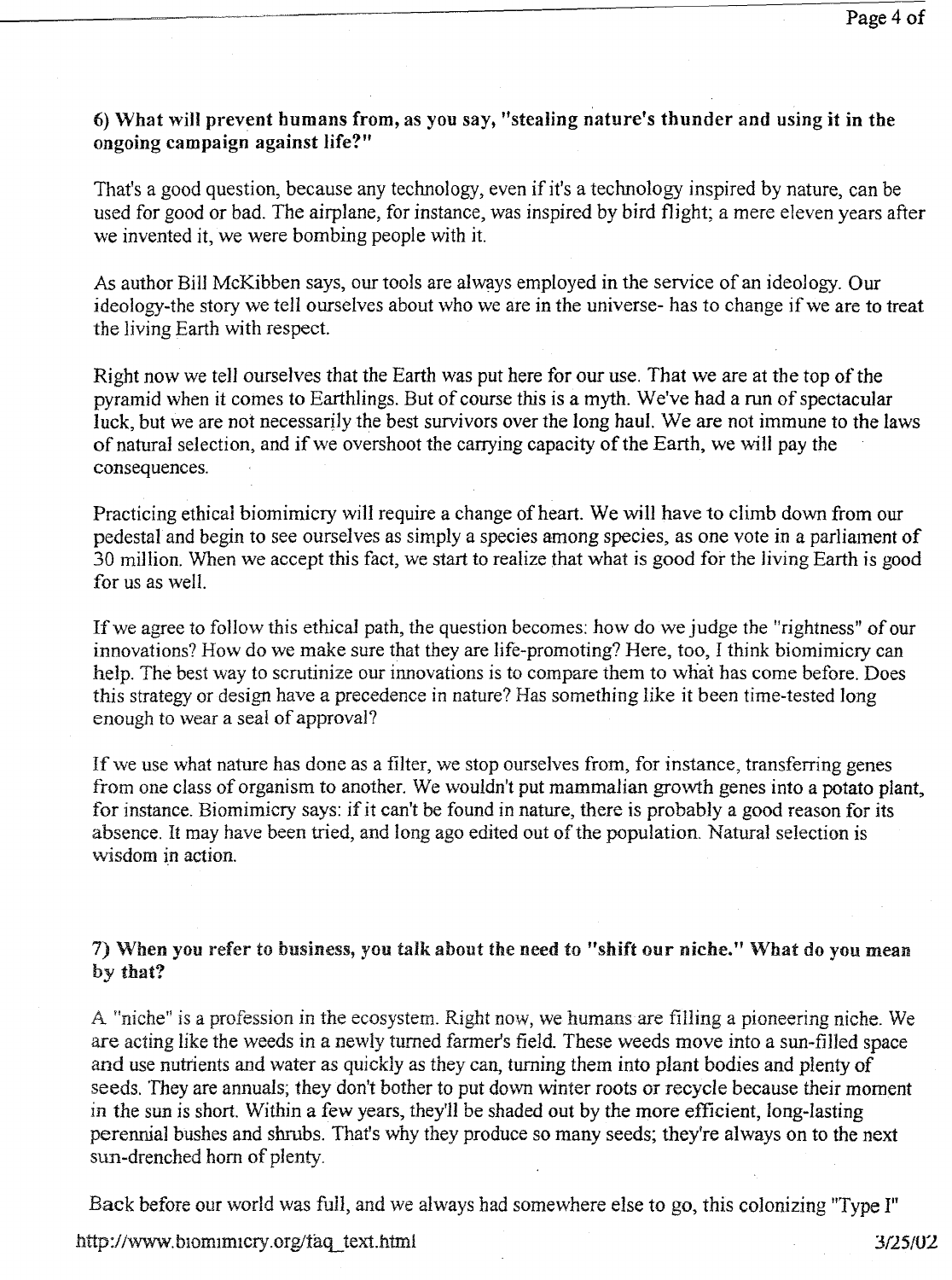strategy allowed us to stay one step ahead of reality. These days, when we've gone everywhere there is to go, we have to forget about colonizing and learn to close the loops.

Closing the loops means trying to emulate the natural communities that know how to stay put without consuming their ecological capital. Mature ecosystems such as oak-hickory forests are masters of optimizing, rather than maximizing, throughput. They recycle all their wastes, use energy and materials efficiently, and diversify and cooperate to use the habitat without bankrupting it. Ecologists call these Type III communities.

Industrial ecologists are trying to glean lessons from natural communities to actually shift our economy from Type I to Type III. From ragweeds to redwood forests.

The latest business consultants in this field are people fresh from gorilla counts and butterfly surveys. I never thought I'd see the day, but it's true: the Birkenstocks are teaching the suits.

#### 8) How would a Biomimetic Revolution come about?

Ì

In the book I talk about one possible path to biomimicry, which is modeled after my own experience in trying to renew an aging pond. The steps are simple but profound in their implications: They are 1. Quieting human cleverness, 2. Listening to nature, 3. Echoing nature, and 4. Protecting the wellspring of good ideas through stewardship.

Quieting human cleverness involves the maturing of the human race, the acknowledgment that nature knows best. I think we are coming closer to·this. We are seeing that our cleverness has painted us into some corners, and we are open for suggestions.

Listening to nature is the discovery step. It's important that we interview the flora and fauna of the planet in an organized way. Out of the estimated 5 to 30 million living species on Earth, only about 1.4 million have been named! I would love to see Clinton and Gore create a Biological Peace Corps where people can volunteer to inventory biodiversity for two years. I'd also love to see systematics, which is the in-depth study of animal and plant groups, become a sought-after career again. We need people who know all there is to know about particular branches of nature's tree.

This step of closely listening to nature is not just for scientists, however. We all need to become ecologically literate, and the best way to do that is to immerse ourselves in nature, in childhood and as adults.

Echoing nature is where we actually try to mimic what we discover. Echoing nature will take a crossfertilization of ideas. The technologists who invent products and systems need to interact with biologists so they can match human needs with nature's solutions. Task forces and formal societies would allow for periodic interactions, but for more permanent collaborations, we should design university departments in biomimicry.

I can also see using the Internet as a place to store our information. A giant database of biological knowledge would serve as an innovation matchmaking service. An engineer charged with designing a new desalination device, for instance, could easily review the strategies of the mangrove-a tree that filters seawater with its solar-powered roots.